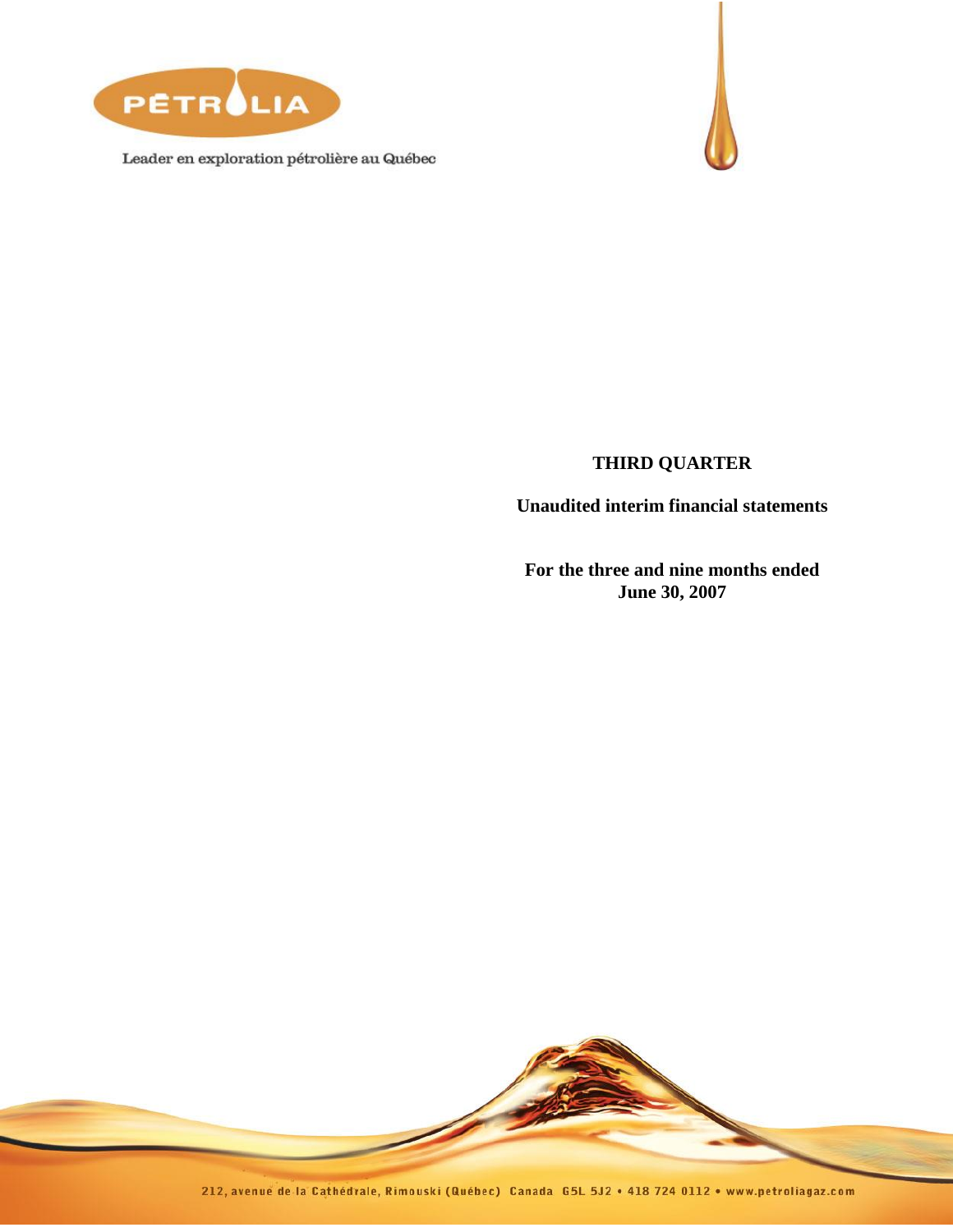

### **UNAUDITED INTERIM FINANCIAL STATEMENTS**

#### **FOR THE THREE AND NINE MONTHS ENDED JUNE 30, 2007**

#### **Declaration concerning the interim financial statements**

Management has prepared the interim financial statements of Pétrolia Inc., including the balance sheet as at June 30, 2007, as well as the statements of income, shareholders' equity, deferred exploration expenses, and cash flows for the three and nine months ending on June 30, 2007. No external auditors' firm examined or verified these interim financial statements.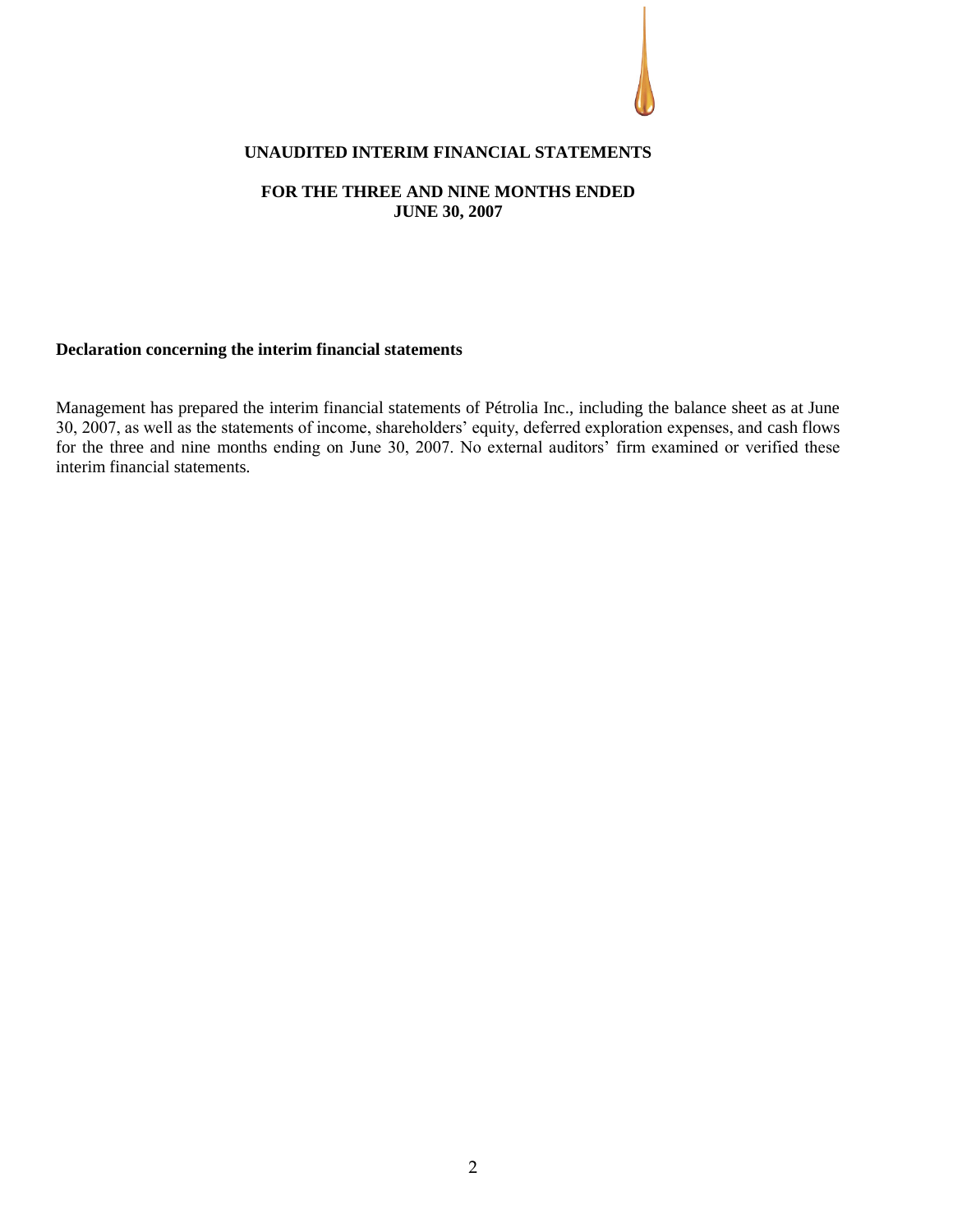# **Pétrolia Inc.**

**(Oil and gas exploration company)**



|                                               | As at June 30,<br>2007 | As at September 30,<br>2006 |
|-----------------------------------------------|------------------------|-----------------------------|
|                                               | \$<br>(unaudited)      | \$<br>(audited)             |
| <b>ASSETS</b>                                 |                        |                             |
| <b>Current assets</b>                         |                        |                             |
| Cash                                          | 38,997                 | 212,862                     |
| Short-term investments                        | 329,320                | 1,670,542                   |
| Accounts receivable                           | 109,580                | 131,294                     |
| Prepaid expenses                              | 13,366                 | 158,200                     |
|                                               | 491,263                | 2,172,898                   |
| <b>Investment</b>                             | 600,000                | 100,000                     |
| <b>Fixed Assets</b>                           | 54,692                 | 60,593                      |
| Oil and Gas properties (Note 4)               | 1,595,744              | 1,521,633                   |
| <b>Deferred exploration expenses</b> (Note 5) | 7,014,289              | 5,571,563                   |
|                                               | 9,755,988              | 9,426,687                   |
| <b>LIABILITIES</b>                            |                        |                             |
| <b>Current liabilities</b>                    |                        |                             |
| Accounts payable                              | 188,984                | 371,704                     |
| Long-term debt falling due during the year    | 11,621                 | 11,405                      |
|                                               | 200,605                | 383,109                     |
| Long-term debt                                | 23,101                 | 31,845                      |
| <b>Future taxes</b>                           | 1,578,277              | 1,682,471                   |
|                                               | 1,801,983              | 2,097,425                   |
| <b>SHAREHOLDERS' EQUITY</b>                   |                        |                             |
| Capital Stock                                 | 7,676,372              | 7,379,827                   |
| Contributed surplus – Options                 | 637,041                | 450,057                     |
| Contributed surplus - Options expired         | 195,901                | 159,596                     |
| Deficit                                       | (555,309)              | (660, 218)                  |
|                                               | 7,954,005              | 7,329,262                   |
|                                               | 9,755,988              | 9,426,687                   |

**BALANCE SHEET**

On behalf of the Board

(signed) *André Proulx* (signed) *Clément Duchesne* Director Director Director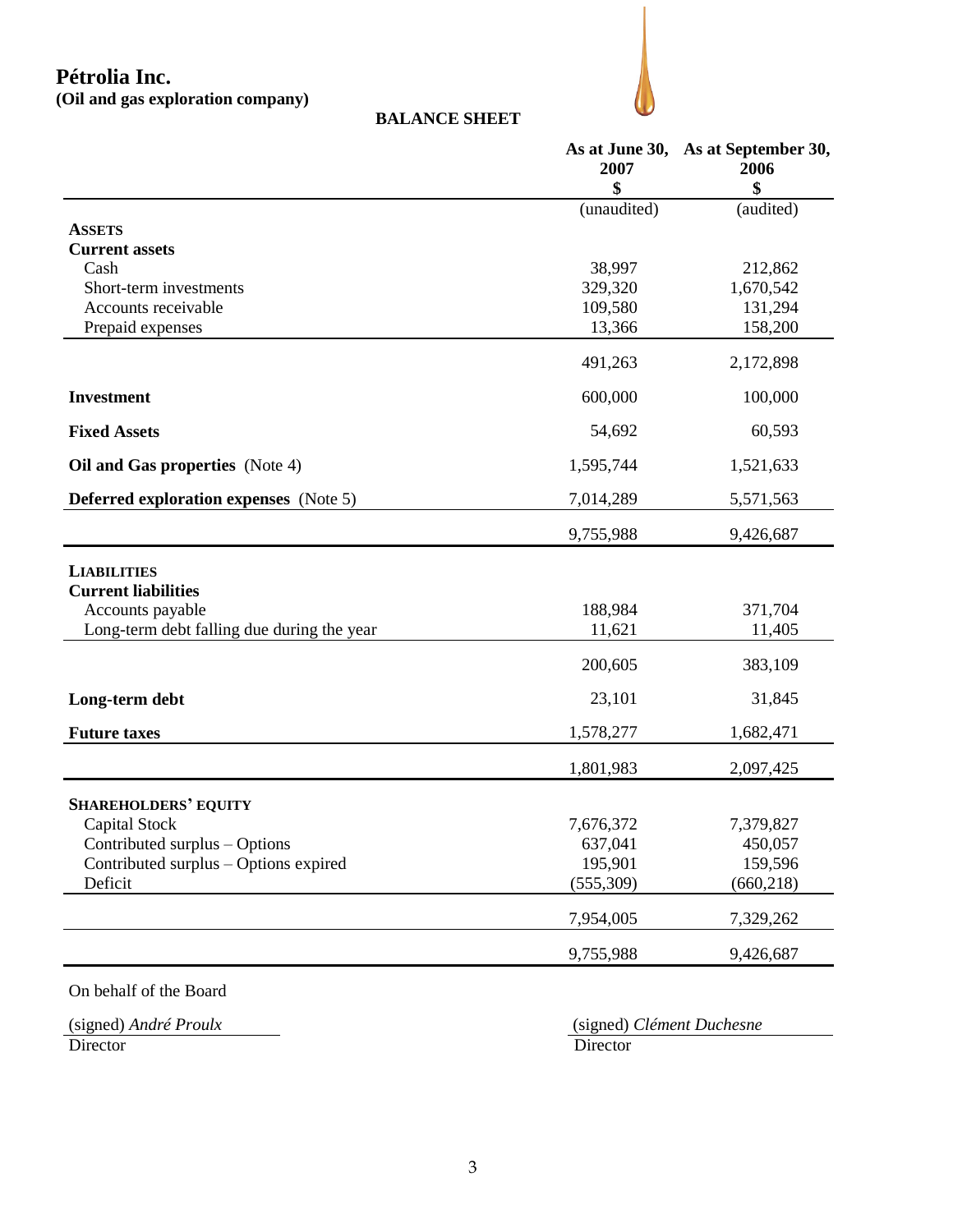# **Pétrolia Inc. (Oil and gas exploration company)**



## **STATEMENT OF INCOME**

|                                                | <b>Periods ended June 30</b> |             |                                            |             |
|------------------------------------------------|------------------------------|-------------|--------------------------------------------|-------------|
|                                                | 2007                         | 2006        | 2007                                       | 2006        |
|                                                | (three months)               |             | (three months) (nine months) (nine months) |             |
|                                                | \$                           | \$          | \$                                         | \$          |
|                                                | (unaudited)                  | (unaudited) | (unaudited)                                | (unaudited) |
| <b>REVENUE</b>                                 |                              |             |                                            |             |
| Interest income                                | 1,366                        | 11,596      | 35,916                                     | 44,120      |
| <b>GENERAL AND ADMINISTRATIVE EXPENSES</b>     |                              |             |                                            |             |
| Stock-based compensation                       | 148,770                      | 31,500      | 148,770                                    | 161,565     |
| Salaries - Officers                            | 41,917                       | 22,550      | 108,792                                    | 63,600      |
| Salaries and fringe benefits                   | 26,328                       | 24,864      | 90,903                                     | 76,309      |
| Insurance                                      | 10,624                       | 11,157      | 31,056                                     | 20,675      |
| Information to shareholders                    | 3,544                        | 4,219       | 17,816                                     | 18,921      |
| Promotion and entertainment                    | 13,710                       | 19,010      | 52,131                                     | 39,583      |
| Office supplies                                | 1,692                        | 6,533       | 12,546                                     | 12,935      |
| Governmental fees                              |                              | 19,025      | 13,076                                     | 35,734      |
| Rent                                           | 8,789                        | 7,884       | 25,599                                     | 16,634      |
| Professional fees                              | 745                          | 1,232       | 12,828                                     | 7,487       |
| Telecommunications                             | 4,961                        | 3,249       | 15,175                                     | 7,475       |
| Depreciation of deferred expenses              |                              | 2,625       |                                            | 7,875       |
| Depreciation of fixed assets                   | 5,929                        | 2,389       | 17,053                                     | 3,889       |
| Costs attributable to exploration expenses     | (2,983)                      | (9, 535)    | (37, 654)                                  | (50, 147)   |
| Others                                         | 9,518                        | 13,928      | 27,110                                     | 20,151      |
|                                                |                              |             |                                            |             |
|                                                | 273,544                      | 160,630     | 535,201                                    | 442,686     |
| <b>OTHER ITEMS</b>                             |                              |             |                                            |             |
| Loss (gain) resulting from the valuation of an |                              |             |                                            |             |
| investment at fair value                       | 150,000                      |             | (300,000)                                  |             |
|                                                |                              |             |                                            |             |
|                                                | 423,544                      | 160,630     | 235,201                                    | 442,686     |
| <b>LOSS BEFORE INCOME TAXES</b>                | (422, 178)                   | (149, 034)  | (199, 285)                                 | (398, 566)  |
| Future income taxes                            | (31, 842)                    | (43,099)    | (104, 194)                                 | (43,099)    |
| <b>NET LOSS</b>                                | (390, 336)                   | (105, 935)  | (95,091)                                   | (355, 467)  |
|                                                |                              |             |                                            |             |
| <b>BASIC AND DILUTED NET LOSS PER SHARE</b>    | (0.0134)                     | (0.0047)    | (0.0033)                                   | (0.0159)    |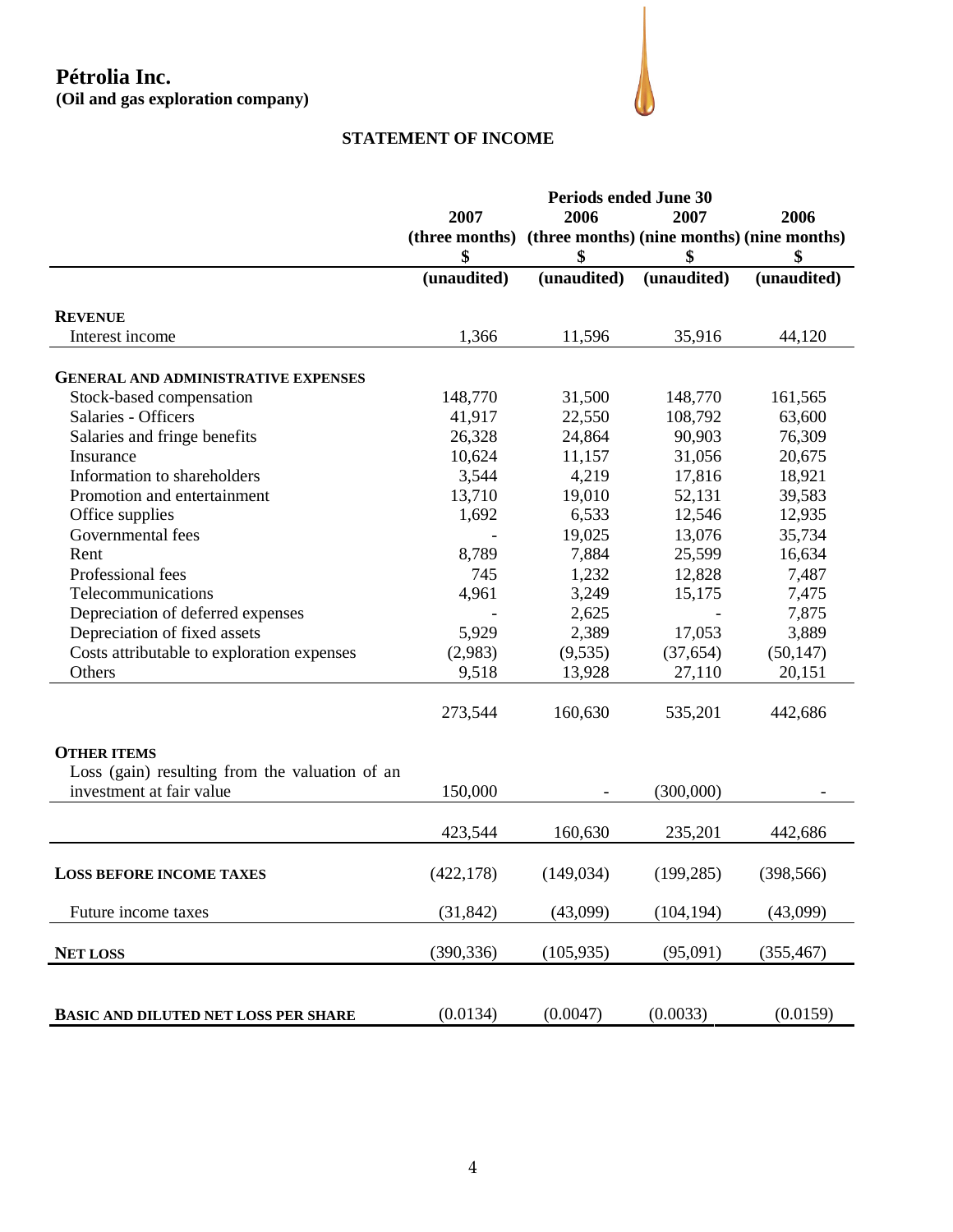# **Pétrolia Inc.**

**(Oil and gas exploration company)**

|                                                           |               | <b>Capital Stock</b><br>Contributed<br>surplus- |                      | Contributed<br>surplus-         | <b>Deficit</b> | <b>Total</b>    |
|-----------------------------------------------------------|---------------|-------------------------------------------------|----------------------|---------------------------------|----------------|-----------------|
|                                                           | <b>Shares</b> | <b>Amount</b>                                   | <b>Stock options</b> | <b>Expired stock</b><br>options |                |                 |
|                                                           |               | \$                                              | \$                   | \$                              | \$             | \$              |
| <b>Audited balance as at</b><br>September 30, 2005        | 17,555,107    | 4,514,532                                       | 140,701              | 16,827                          | (182, 293)     | 4,489,767       |
| <b>Issued during period</b>                               |               |                                                 |                      |                                 |                |                 |
| Cash                                                      | 10,818,542    | 4,646,672                                       |                      |                                 |                | 4,646,672       |
| In payment of a loan                                      | 25,000        | 9,000                                           |                      |                                 |                | 9,000           |
| Broker warrants exercised                                 | 150,000       | 78,324                                          | (19, 324)            |                                 |                | 59,000          |
| Share issuing costs                                       |               |                                                 |                      |                                 |                |                 |
| Future taxes                                              |               | (1,299,448)                                     |                      |                                 |                | $- (1,299,448)$ |
| Other share issuing costs                                 |               | (569, 253)                                      |                      |                                 |                | (569, 253)      |
| <b>Other activities</b>                                   |               |                                                 |                      |                                 |                |                 |
| Stock-based compensation                                  |               |                                                 | 471,449              |                                 |                | 471,449         |
| Expired stock options                                     |               | $\overline{\phantom{a}}$                        | (142,769)            | 142,769                         |                |                 |
| Net loss                                                  |               |                                                 |                      |                                 | (477, 925)     | (477, 925)      |
| <b>Audited balance as at</b><br><b>September 30, 2006</b> | 28,548,649    | 7,379,827                                       | 450,057              | 159,596                         | (660, 218)     | 7,329,262       |
| Modification of accounting<br>policies (Note 3)           |               |                                                 |                      |                                 | 200,000        | 200,000         |
| <b>Restated balance as at</b><br><b>October 1, 2006</b>   | 28,548,649    | 7,379,827                                       | 450,057              | 159,596                         | (460, 218)     | 7,529,262       |
| <b>Issued during period</b>                               |               |                                                 |                      |                                 |                |                 |
| Warrants exercised                                        | 104,500       | 61,675                                          |                      |                                 |                | 61,675          |
| Broker warrants exercised                                 | 554,603       | 291,960                                         | (81,211)             |                                 |                | 210,749         |
| <b>Share issuing costs</b>                                |               | (57,090)                                        |                      |                                 |                | (57,090)        |
| <b>Other activities</b>                                   |               |                                                 |                      |                                 |                |                 |
| Stock-based compensation                                  |               |                                                 | 304,500              |                                 |                | 304,500         |
| Expired stock options                                     |               |                                                 | (27,000)             | 27,000                          |                |                 |
| Expired broker warrants                                   |               |                                                 | (9,305)              | 9,305                           |                |                 |
| Net loss                                                  |               |                                                 |                      |                                 | (95,091)       | (95,091)        |
| Balance as at June 30, 2007                               | 29, 207, 752  | 7,676,372                                       | 637,041              | 195,901                         | (555,309)      | 7,954,005       |

**STATEMENT OF SHAREHOLDERS' EQUITY**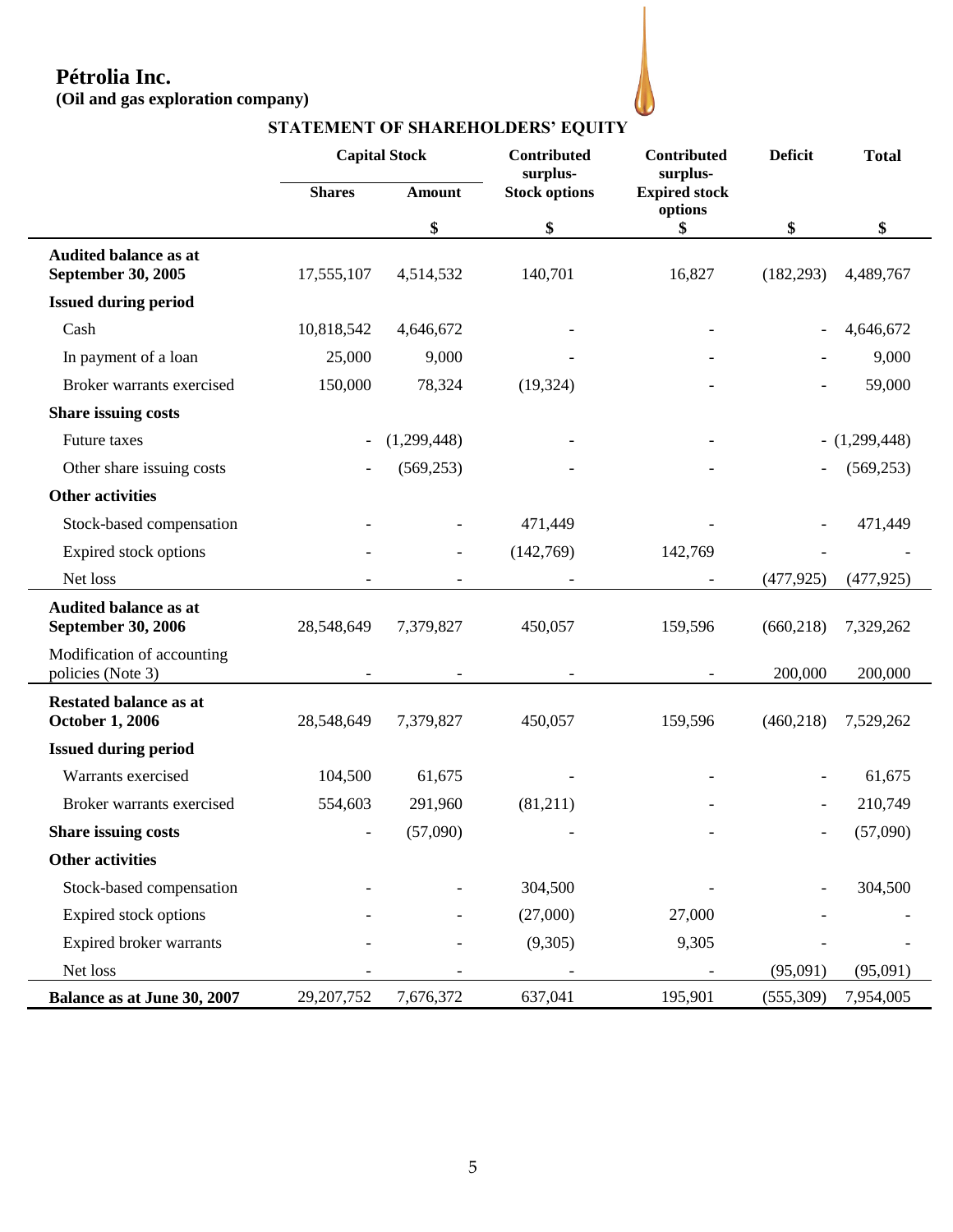# **Pétrolia Inc. (Oil and gas exploration company)**



# **STATEMENT OF DEFERRED EXPLORATION EXPENSES**

|                                                                  | <b>Periods ended June 30</b> |                |             |                             |
|------------------------------------------------------------------|------------------------------|----------------|-------------|-----------------------------|
|                                                                  | 2007                         | 2006           | 2007        | 2006                        |
|                                                                  | (three months)               | (three months) |             | (nine months) (nine months) |
|                                                                  | \$                           | \$             | \$          | \$                          |
|                                                                  | (unaudited)                  | (unaudited)    | (unaudited) | (unaudited)                 |
| <b>EXPLORATION EXPENSES</b>                                      |                              |                |             |                             |
| Analyses                                                         |                              |                | 4,410       |                             |
| <b>Drilling</b>                                                  | 15,652                       | 288,003        | 76,236      | 2,689,936                   |
| Geology                                                          | 66,679                       | 14,720         | 211,770     | 42,777                      |
| Geophysical surveys                                              | 19,761                       | 15,110         | 956,926     | 154,905                     |
| General exploration expenses                                     | 2,983                        | 9,536          | 37,654      | 50,147                      |
| Stock-based compensation                                         | 155,730                      | 40,500         | 155,730     | 189,835                     |
| <b>INCREASE IN EXPLORATION EXPENSES</b><br><b>FOR THE PERIOD</b> | 260,805                      | 367,869        | 1,442,726   | 3,127,600                   |
| <b>BALANCE, BEGINNING OF PERIOD / YEAR</b>                       | 6,753,484                    | 5,018,616      | 5,571,563   | 2,258,885                   |
| <b>BALANCE, END OF PERIOD</b>                                    | 7,014,289                    | 5,386,485      | 7,014,289   | 5,386,485                   |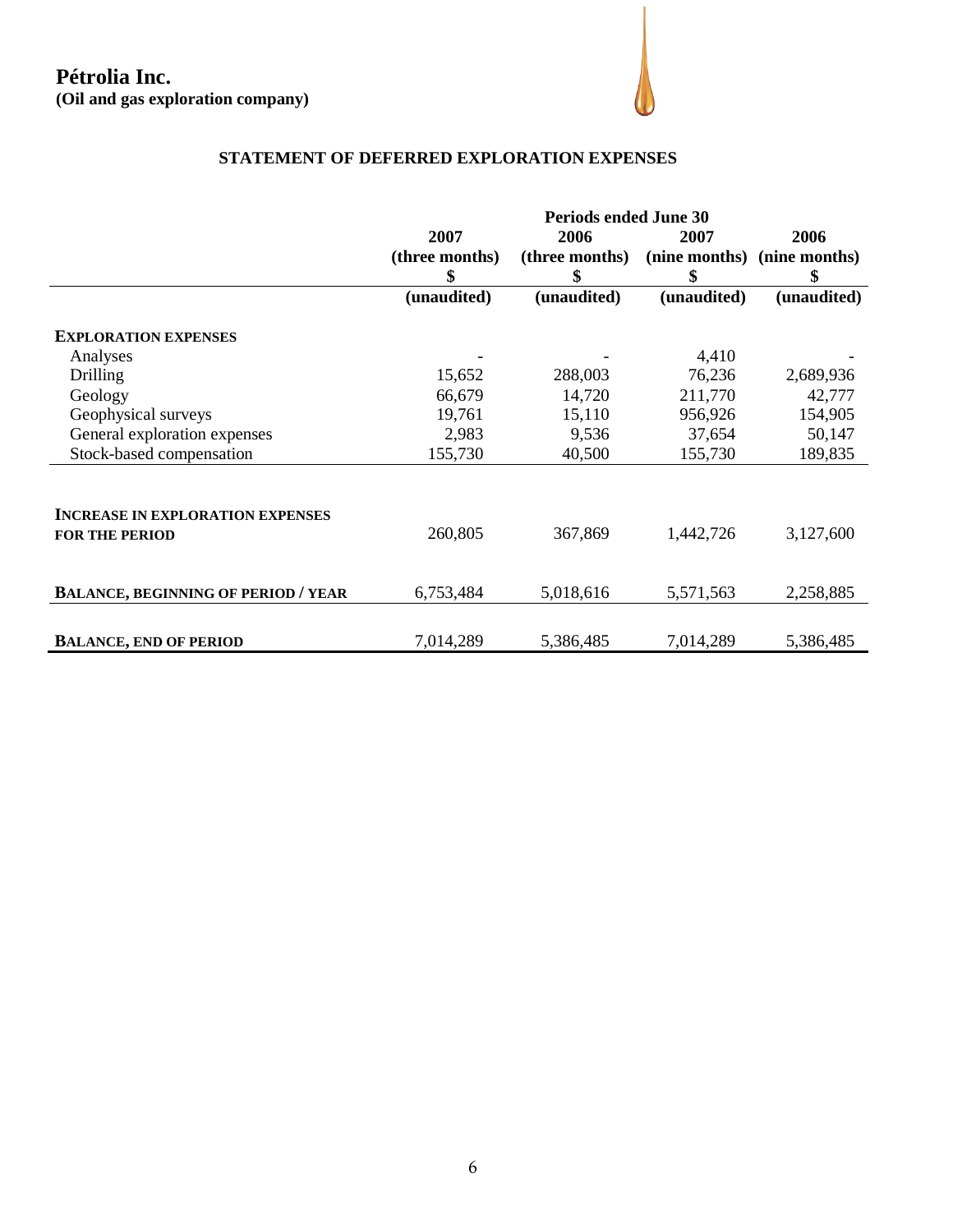# **Pétrolia Inc. (Oil and gas exploration company)**



## **STATEMENT OF CASH FLOWS**

|                                                                    | <b>Periods ended June 30</b> |                               |               |               |
|--------------------------------------------------------------------|------------------------------|-------------------------------|---------------|---------------|
|                                                                    | 2007                         | 2006                          | 2007          | 2006          |
|                                                                    |                              | (three months) (three months) | (nine months) | (nine months) |
|                                                                    | \$                           |                               | \$            | \$            |
|                                                                    | (unaudited)                  | (unaudited)                   | (unaudited)   | (unaudited)   |
| <b>OPERATING ACTIVITIES</b>                                        |                              |                               |               |               |
| Net loss                                                           | (390, 336)                   | (105, 935)                    | (95,091)      | (355, 467)    |
| Items not affecting cash                                           |                              |                               |               |               |
| Depreciation of fixed assets                                       | 5,929                        | 5,014                         | 17,053        | 11,764        |
| Stock-based compensation                                           | 148,770                      | 31,500                        | 148,770       | 161,565       |
| Future income taxes                                                | (31, 842)                    | (43,099)                      | (104, 194)    | (43,099)      |
| Loss (gain) resulting from the valuation of                        |                              |                               |               |               |
| investment at fair value                                           | 150,000                      |                               | (300,000)     |               |
|                                                                    | (117, 479)                   | (112,520)                     | (333, 462)    | (225, 237)    |
| Net change in non-cash operating items                             | 82,359                       | 112,811                       | 57,736        | 77,602        |
|                                                                    | (35, 120)                    | 291                           | (275, 726)    | (147, 635)    |
| <b>FINANCING ACTIVITIES</b>                                        |                              |                               |               |               |
| Additional financing obtained                                      |                              | 46,935                        |               | 46,935        |
| Capital stock issuance                                             | 8,005                        | 891,112                       | 272,424       | 4,694,272     |
| Share issuing costs                                                | (6,982)                      | (28, 762)                     | (57,090)      | (476, 407)    |
| Refund of the long-term debt                                       | (2, 861)                     | (878)                         | (8,528)       | (878)         |
|                                                                    | (1,838)                      | 908,407                       | 206,806       | 4,263,922     |
| <b>INVESTING ACTIVITIES</b>                                        |                              |                               |               |               |
| Acquisition of fixed assets                                        | (1,158)                      | (58,218)                      | (11, 152)     | (59, 913)     |
| Acquisition of oil and gas properties                              | (51, 372)                    | (23,903)                      | (74, 111)     | (83,243)      |
| Increase in deferred exploration expenses                          | (194, 996)                   | (531, 537)                    | (1,360,904)   | (3, 116, 437) |
|                                                                    | (247, 526)                   | (613, 658)                    | (1,446,167)   | (3,259,593)   |
|                                                                    |                              |                               |               |               |
| INCREASE (DECREASE) IN CASH AND CASH                               |                              |                               |               |               |
| <b>EQUIVALENTS</b>                                                 | (284, 484)                   | 295,040                       | (1,515,087)   | 856,694       |
| CASH AND CASH EQUIVALENTS, BEGINNING OF                            |                              |                               |               |               |
| <b>PERIOD</b>                                                      | 652,801                      | 2,174,092                     | 1,883,404     | 1,612,438     |
| CASH AND CASH EQUIVALENTS, END OF PERIOD                           | 368,317                      | 2,469,132                     | 368,317       | 2,469,132     |
| <b>CASH AND CASH EQUIVALENTS</b><br>OF THE COMPANY ARE AS FOLLOWS: |                              |                               |               |               |
| Cash                                                               | 38,997                       | 808,267                       | 38,997        | 808,267       |
| Short-term investments                                             | 329,320                      | 1,660,865                     | 329,320       | 1,660,865     |
|                                                                    | 368,317                      | 2,469,132                     | 368,317       | 2,469,132     |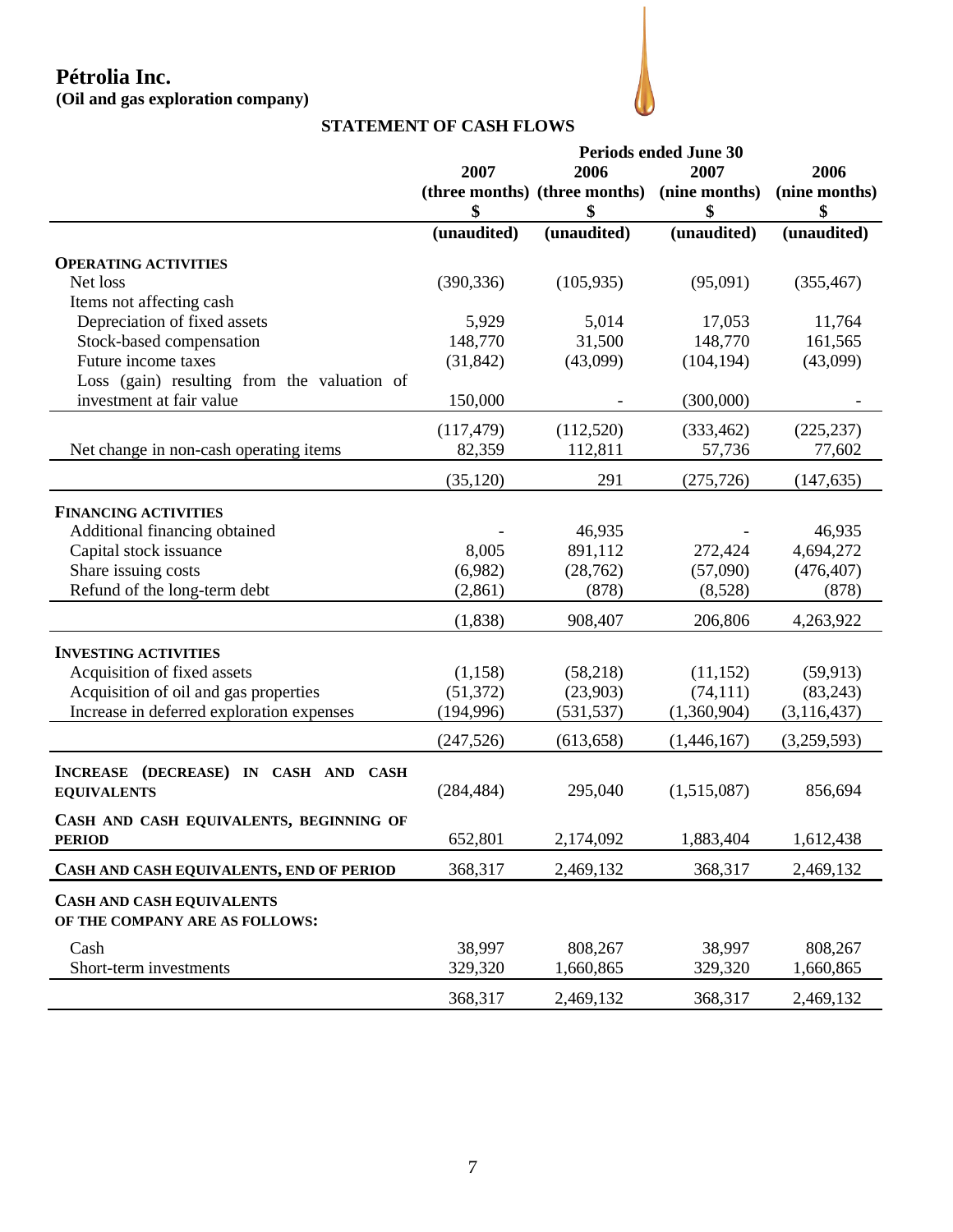

### **ADDITIONAL NOTES TO INTERIM FINANCIAL STATEMENTS as at June 30, 2007**

### **1) INTERIM FINANCIAL INFORMATION**

The financial information as at June 30, 2007, and for the periods ending on June 30, 2007, has not been audited. However, in Management's opinion, all the adjustments that are necessary to give a fair presentation of the results for these periods have been included. The adjustments made are of a normal, recurring nature. The interim operating results do not necessarily reflect the expected operating results for the full year.

These interim financial statements have been prepared in accordance with Canadian Generally Accepted Accounting Principles and are based on the same accounting policies and methods as those used to prepare the Company's most recent annual financial statements, except with regard to the new accounting standards mentioned in Note 2. However, they do not include all of the information that must be provided in an annual financial statement. These unaudited interim financial statements should therefore be read in parallel with the Company's most recent audited annual financial statements.

#### **2) NEW ACCOUNTING STANDARDS**

#### **Accounting modifications**

The Canadian Institute of Chartered Accountants (CICA) modified section 1506 entitled "Accounting modifications", which now stipulates that a) an entity should only change accounting methods voluntarily if the change results in financial statements that provide reliable and more relevant information, b) accounting method changes must be accompanied by information regarding the figures of the previous periods and the reason for the change, c) in the case of estimation changes, information on the nature of the change and the amount must be provided. On October 1, 2006, the Company adopted these new recommendations, which had no effect on its interim financial statements.

#### **Financial instruments**

The CICA issued new accounting standards related to financial instruments: a) section 1530 "Comprehensive Income", which introduces a new requirement regarding the temporary exclusion of certain types of gains and losses of net earnings, b) section 3855 "Financial Instruments - Recognition and Measurement", which stipulates when an entity must record a financial asset, a financial liability, or a non-financial derivative instrument in its balance sheet and whether the recording of included amounts must be based on the fair value or the costs and also specifies how to present the gains and losses on financial instruments, c) section 3865 "Hedges", which describes when and how hedge accounting can be used. On October 1, 2006, the Company adopted these new recommendations and now considers its temporary investments as financial assets held for trading and records them at the fair value that corresponds to their cost, given their short-term maturity. The Company also considers the long-term investment a financial asset held for trading and records it at the fair value.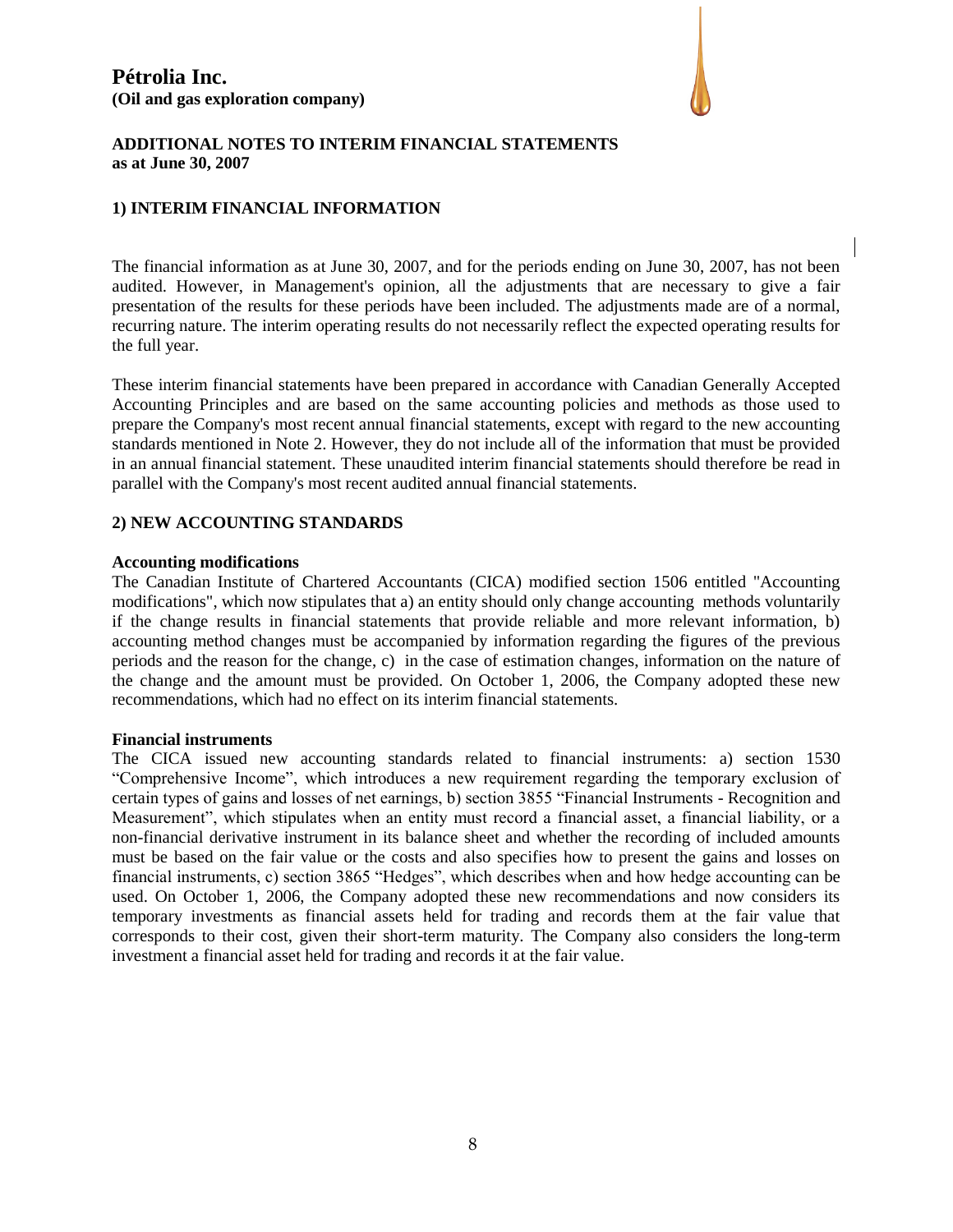

### **ADDITIONAL NOTES TO INTERIM FINANCIAL STATEMENTS as at June 30, 2007**

### **3) MODIFICATION OF ACCOUNTING POLICIES**

The Company has retroactively adopted the recommendations of section 3855 of the "Canadian Institute of Chartered Accountants Handbook" regarding the recording of its long-term investment at the fair value.

This modification has been applied retroactively but without adjustment to the figures of previous fiscal years. The balance of the deficit as at October 1, 2006, was reduced for an amount of \$200,000.

### **4) OIL AND GAS PROPERTIES**

|                           | June 30, 2007 | <b>September 30, 2006</b> |
|---------------------------|---------------|---------------------------|
|                           | (unaudited)   | (audited)                 |
| Edgar                     | 10,002        | 5,001                     |
| Gaspésia                  | 188,660       | 119,550                   |
| Gaspé and Gastonguay      | 1,386,107     | 1,386,107                 |
| Dalhousie (New Brunswick) | 10,975        | 10,975                    |
|                           | 1,595,744     | 1,521,633                 |

#### **5) DEFERRED EXPLORATION EXPENSES**

|                                  | <b>September 30, 2006</b><br>\$ | <b>Additions</b><br>\$ | June 30, 2007 |
|----------------------------------|---------------------------------|------------------------|---------------|
|                                  | (audited)                       |                        | (unaudited)   |
| Edgar                            | 2,196                           | 190,820                | 193,016       |
| Gaspésia                         | 1,469,658                       | 963,364                | 2,433,022     |
| Gaspé and Gastonguay             | 4,029,616                       | 270,278                | 4,299,894     |
| Saint-Simon                      | 102,564                         | 143                    | 102,707       |
| Dalhousie (New Brunswick)        |                                 | 18,121                 | 18,121        |
|                                  | 5,604,034                       | 1,442,726              | 7,046,760     |
| Less:                            |                                 |                        |               |
| Exploration subsidies - Gaspésia | 32,471                          |                        | 32,471        |
|                                  | 5,571,563                       | 1,442,726              | 7,014,289     |